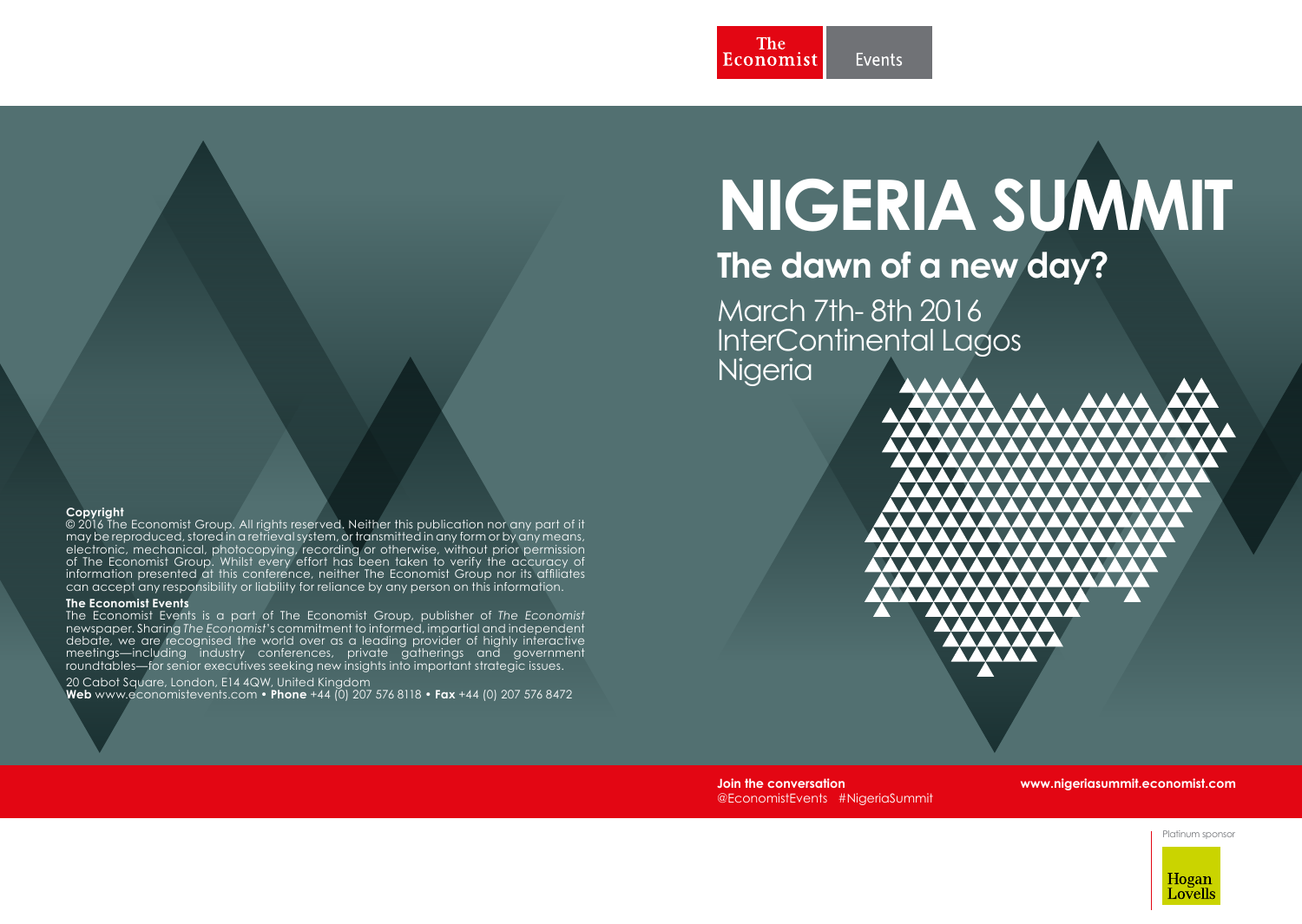

#### **16 COUNTRIES represented**



**The Results Are In**

**Analysis from delegate polling** 

Nigeria has gone through a massive transformation. In 2014, the country became Africa's largest economy in terms of GDP, and the election of President Buhari last year showed that change was possible at the ballot box, with the sitting government democratically voted out of power.

However, the country faces serious headwinds. The plummet in oil prices will have consequences for Africa's biggest oil producer, and although the oil sector accounts for only 10% of Nigeria's GDP, oil is inextricably linked to other sectors and generates 70% of government revenues. Its contagion could spread throughout

the economy. Meanwhile, the value of the naira has plunged, and businesses are struggling to access foreign exchange for the imports the country relies on.

The 2016 Nigeria Summit brought together business leaders, academics, investors, and representatives from government and civil society. During the conference they took part in a poll to bring insight into what the most pressing challenges are and how prepared Nigeria is to deal with them.

### **A new Nigeria**

**Nine months on from President Buhari taking office, the reform agenda is taking shape.** 

There is a lot to fix, and limited resources. Several priorities were raised. The lack of access to foreign exchange to bring in raw materials and equipment, reducing the costs of doing business, addressing land ownership issues, and reducing corruption are vital. But one of the biggest problems is Nigeria's infrastructure deficit.

The power problem is clearly pressing. Over 50% of Nigerians do not have a stable supply of power, and many resort to using their own generators. Unsurprisingly, it was the key concern for delegates with 58% citing this as the most severe barrier to growth. above foreign exchange policy (20%), reputation (8%), security (5%), and fraud (3%). But it is hard to resolve: energy companies need the revenue to invest but customers are not willing to pay for what they don't get. Nigeria's privatisation of the power sector holds promise for fixing the country's energy supply, but it was put forward that this has so far not borne fruit.

The second biggest concern regarding foreign exchange policy was summed up by Danladi Verheijen, Chief Executive Officer and Managing Director of Verod Capital Management: "Most industries import some component of what they use to

manufacture and they are having problems accessing dollars to do that. The companies can't produce so they have no revenue; they can't pay their bills and that flows down the supply chain." This is creating significant bottlenecks and restricting the economy.

Asked which of the key government priority sectors will see the most improvement. 49% of delegates voted for infrastructure, closely followed by agriculture (40%). Domestic manufacturing took just 6% of the votes, and solid minerals a mere 4%. "I would completely agree with the audience on infrastructure and agriculture," said Philip Walker, Regional Manager for The Economist Intelligence Unit. Nor was he surprised that so few voted for solid minerals. "While the government has spoken a lot about solid minerals as a priority, I am sceptical, particularly with commodity prices low across the board,"

Only 12% of delegates at the Nigeria Summit thought that the government has espoused a suitable reform agenda to help the economy going forward. There is a sense of confusion as to what the priorities should be. But the government faces a difficult balancing act.

#### **25 INDUSTRIES were represented**

It needs to move quickly – the rest of the world is not waiting for Nigeria to catch up. But at the same time it should not risk having the policy reversals of the past.

Many delegates stressed that Nigeria must identify its main strengths, and then act decisively to support them. Herbert Wigwe, Chief Executive Officer of Access Bank, argued: "We need to prioritise and look at the sectors where we have the greatest efficiencies and where we can invest our resources to get the big impact that is required."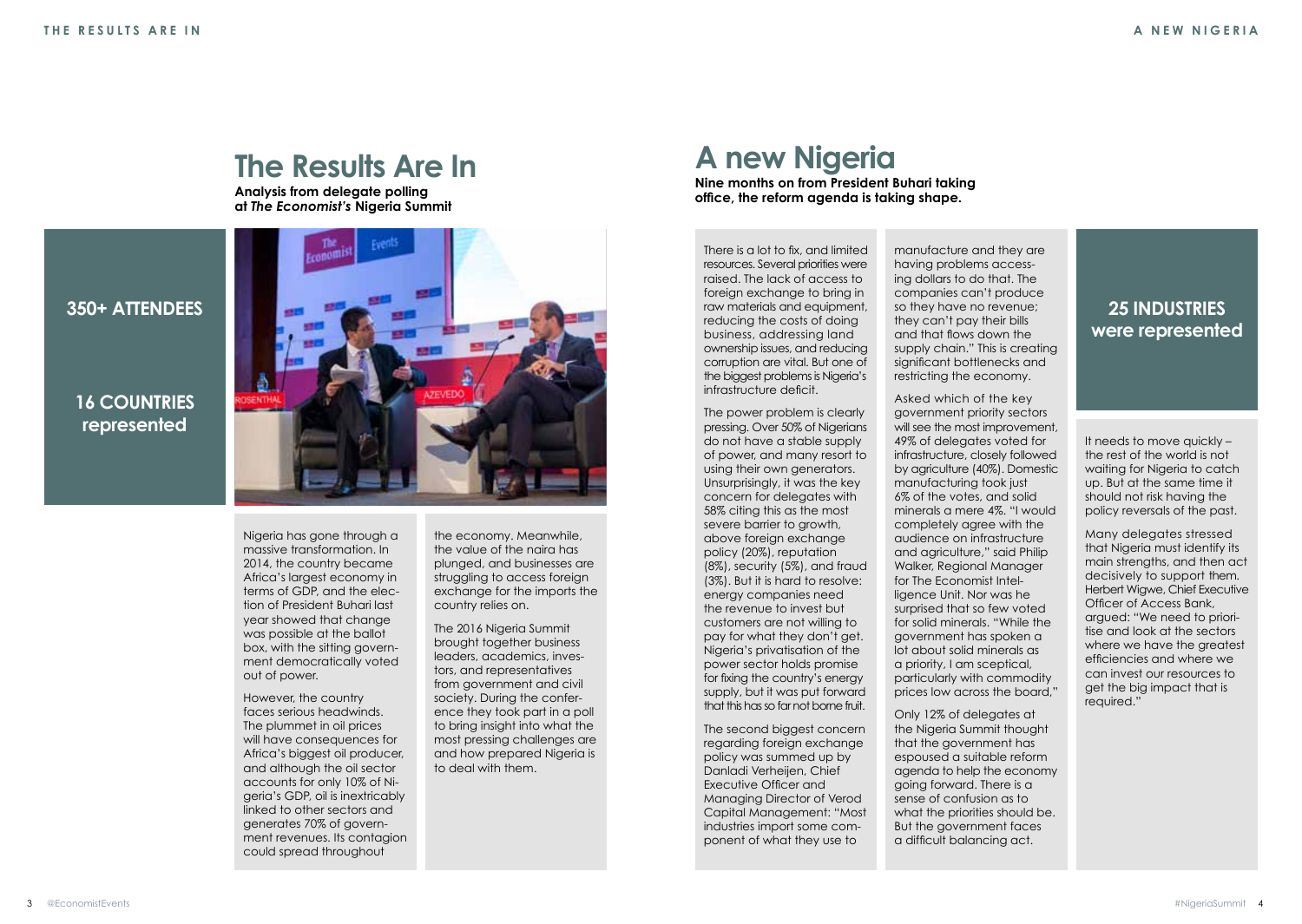## **The investment agenda**

**Public private partnerships are seen as key in addressing some of Nigeria's most fundamental problems.**

Some 49% of delegates thought that this would be the most popular type of investment model in the next five years, above joint ventures (24%), private equity (19%) and mergers (8%).

Jubril Adewale Tinubu, Group Chief Executive of Oando, said that public private partnerships are crucial in addressing the infrastructure deficit, for example. But improvements are needed in the business environment. "There is substantial funding locally and globally to participate with the government but without

an enabling environment that will be challenging." he said.

Indeed, an overwhelming 92% of delegates felt that improvements to the business environment are the most important factor in attracting investment. Only 8% voted for fiscal incentives. Better regulation and demonstrating that Nigeria is truly open to business will be far more powerful an incentive than tax breaks.

"Ease of doing business is essential so that investors can take advantage of the true value that exists in the economy: the large market, the entrepreneurial capital, and the industrial capacity that exists." Mr Tinubu added.

Citigroup's Miguel Melo Azevedo explained that Nigeria is an appealing investment destination for those who take a long-term perspective. It is not so appealing to capital market investors who are more sensitive to short-term sentiment but strategic investors see that Nigeria has the fundamentals in place for opportunity down the line.



Only 8% of those polled thought regulation was the biggest challenge although Nkiru Balonwu, Chief Executive Officer of Spinlet, argued that this is perhaps her biggest headache, from dealing with tax to simply running an advertisement on the radio. Her sentiment echoed the 43% who voted that regulatory and legal environments generally are not improving. "It's almost as if the government is there to keep you down," she said.

Talent is seen as plentiful in the country, again with only 8% of delegates seeing a lack of talent as a challenge. Access to land received no votes – the country is not short of land,

**"It's almost as if the government is there to keep you down,"**

## **Engaging entrepreneurs**

**While much is made of Nigeria's entrepreneurial spirit, whether enough is being done to allow that to flourish is debatable.**

The vast majority of companies in Nigeria are micro, small and medium-sized enterprises (SMEs) and the government has launched a number of initiatives to encourage entrepreneurship such as lowering business registration costs.

However, several delegates argued that the problem is that the fundamentals such as roads, rail and power are not reliable. How can an SME expect to thrive when

something as essential as power cannot be guaranteed? The majority of delegates polled (46%) agreed that infrastructure is the biggest challenge to entrepreneurs. "We live in a country where nobody is responsible for providing you with the basic amenities. You can't be assured that you won't run into a pothole on the street, or that you will wake up and there will be electricity, or be able to start a business without having

to spend 70% of your profits on generating your own electricity," said Adebola Williams, Co-founder of RED.

Some 38% of respondents felt that the most pressing issue is access to finance. Arguably the remit of a bank is to lend only when it can see how it will be paid back, and while there are certain bank-led programmes available to support SMEs, more private equity funds are needed. although it has yet to utilise it to its full potential.

The opportunities are out there for entrepreneurs despite the barriers, it was said. There is, for example, a whole value chain around large corporates, which are supported by a vast number of SMEs.